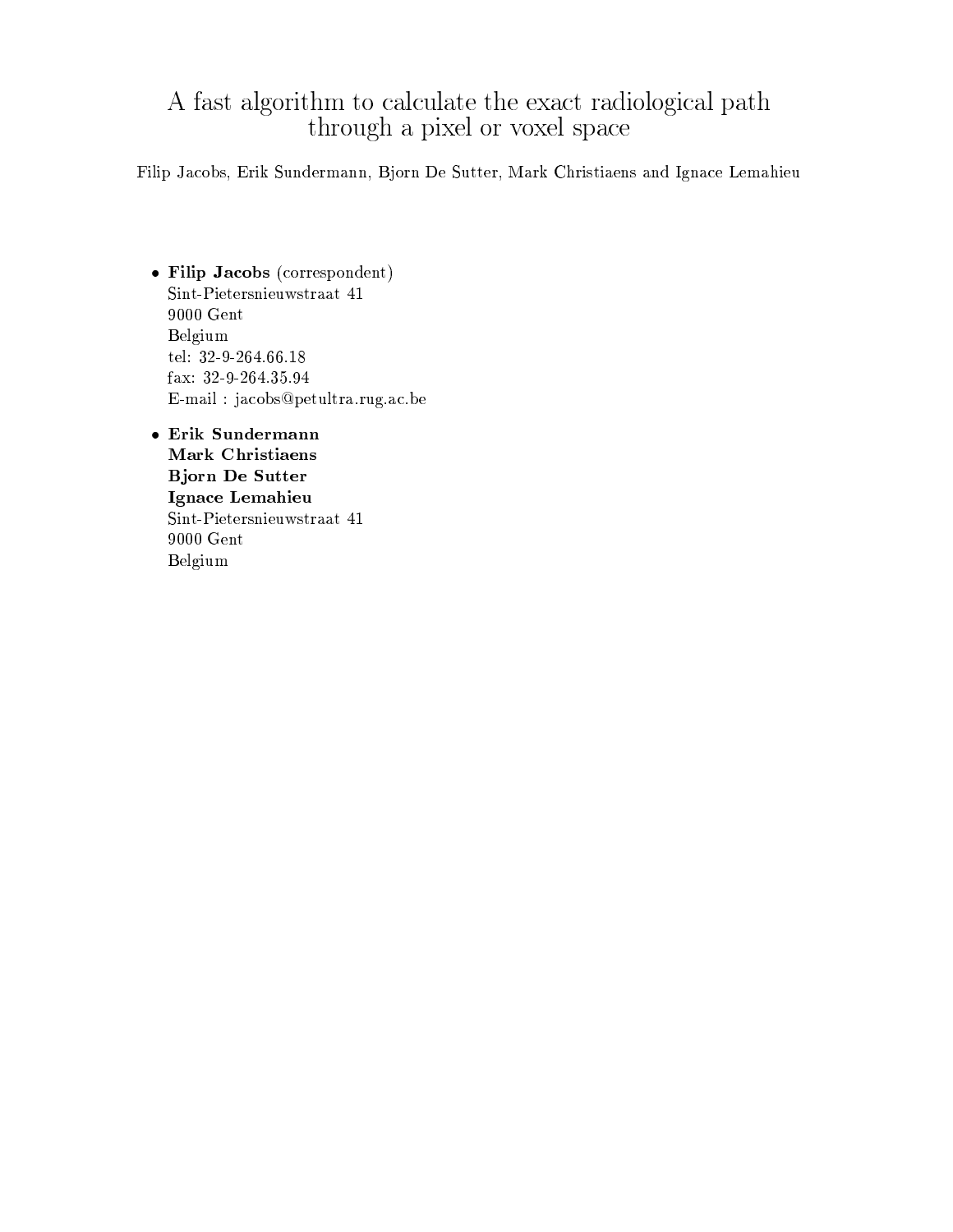## About the Authors

**Filip Jacobs** was born in Wilrijk (Belgium) in 1970. He graduated in electrical engineering at the University of Ghent in 1994, and obtained a degree in biomedical and clinical engineering techniques in 1996 from the same university. Currently, he's working as a Ph.D. student at the ELIS Department of the University of Ghent.

Erik Sundermann was born in Antwerp (Belgium) in 1968. He obtained an engineering degree in physics at the University of Ghent in 1992. In 1993, he was a trainee with the Siemens Company in Munich, Germany. Currently, he's working as a Ph.D. student at the ELIS department of the University of Ghent.

Bjorn De Sutter was born in Gent, Belgium, in 1974. He received his degree of computing science engineer from the University of Gent, Belgium in 1997. He is currently researching whole-program optimization at link-time at the Electronics and Information Systems Department of the Faculty of Applied Sciences at the University of Gent in Belgium.

**Mark Christiaens** was born in Tielt, Belgium, in 1974. He received his degree of computing science engineer from the University of Gent, Belgium in 1997. He is currently researching the debugging of distributed programs at the Electronics and Information Systems Department of the Faculty of Applied Sciences at the University of Gent in Belgium.

Ignace Lemahieu was born in Varsenare (Belgium) in 1961. He graduated in physics at the University of Ghent in 1983, and obtained his doctoral degree in physics in 1988 from the same university. He is now a professor of Medical Image Processing and head of the MEDISIP research group at the at the ELIS department of University of Ghent.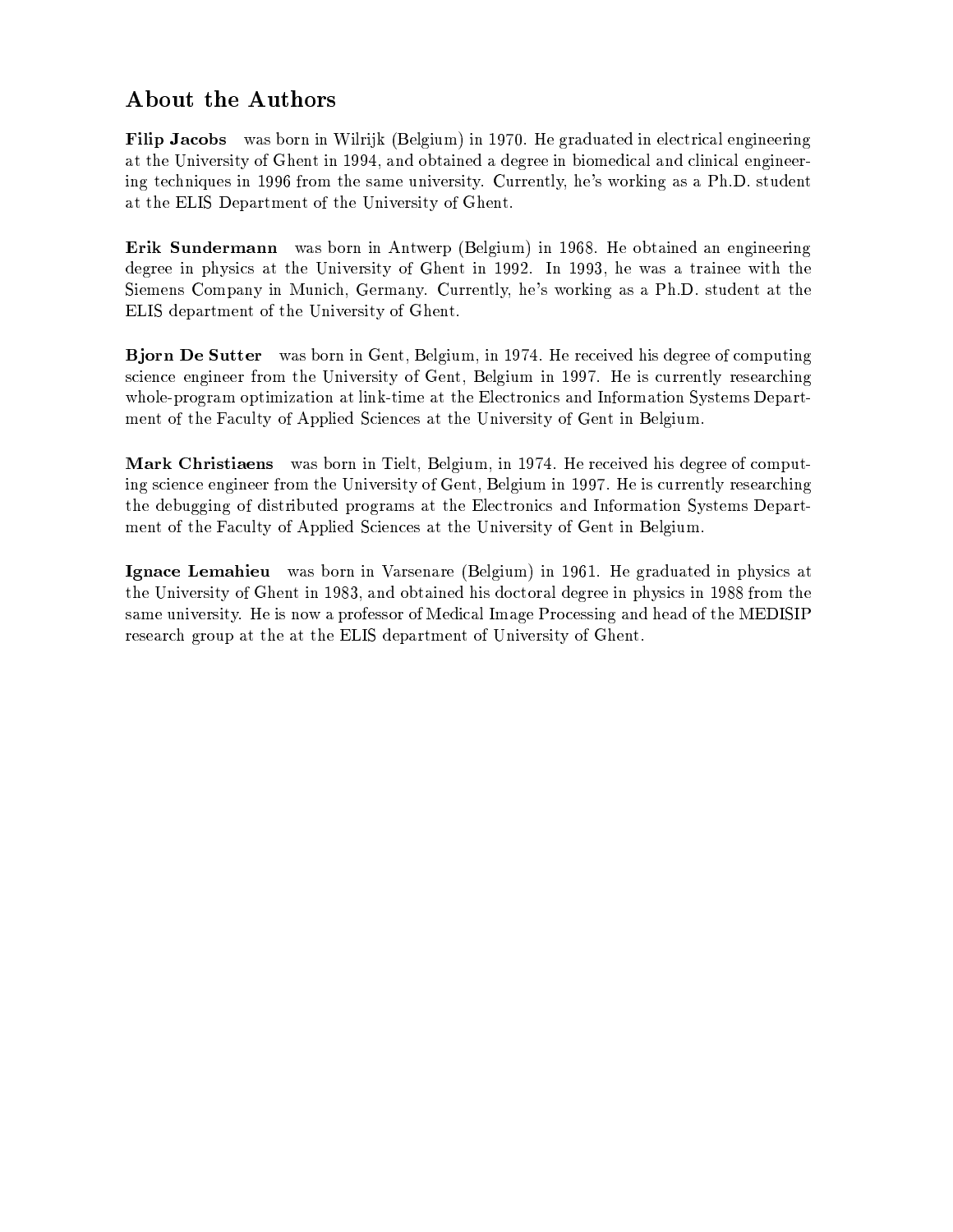## A fast algorithm to calculate the exact radiological path through a pixel or voxel space

Filip Jacobs, Erik Sundermann, Bjorn De Sutter, Mark Christiaens and Ignace Lemahieu

#### Abstract

Calculating the exact radiological path through a pixel or voxel space is a frequently encountered problem in medical image reconstruction from projections and greatly influences the reconstruction time. Currently, one of the fastest algorithms designed for this purpose was published in 1985 by Robert L. Siddon [1]. In this paper, we propose an improved version of Siddon's algorithm, resulting in a considerable speedup.

**Keywords:** reconstruction, projection, radiological path

#### Introduction

In image reconstruction from projections we calculate an image from a given set of measurements which are related to line-integrals over the image [2, 3]. Examples of such images can be found in PET, CT and MRI studies where the images represent the distribution of an administered radio-active tracer, the distribution of the linear attenuation coefficients of tissue and the distribution of protons, respectively, in cross-sections of a patient.

In order to simplify the notations, we will restrict ourselves to a 2D-description of the algorithms. The theory can easily be extended to rays lying in a 3D space. The results presented in the last section of this paper, however, are based upon both a 2D- and a 3Dimplementation of the algorithms.

Prior to the reconstruction, the image is discretized into pixels and the line-integrals into weighted sums. The weighting factor for the value  $\rho(i, j)$  of pixel  $(i, j)$  is denoted by  $l(i, j)$  and equals the intersection length of the ray with pixel  $(i, j)$ . Hence, the line-integral from point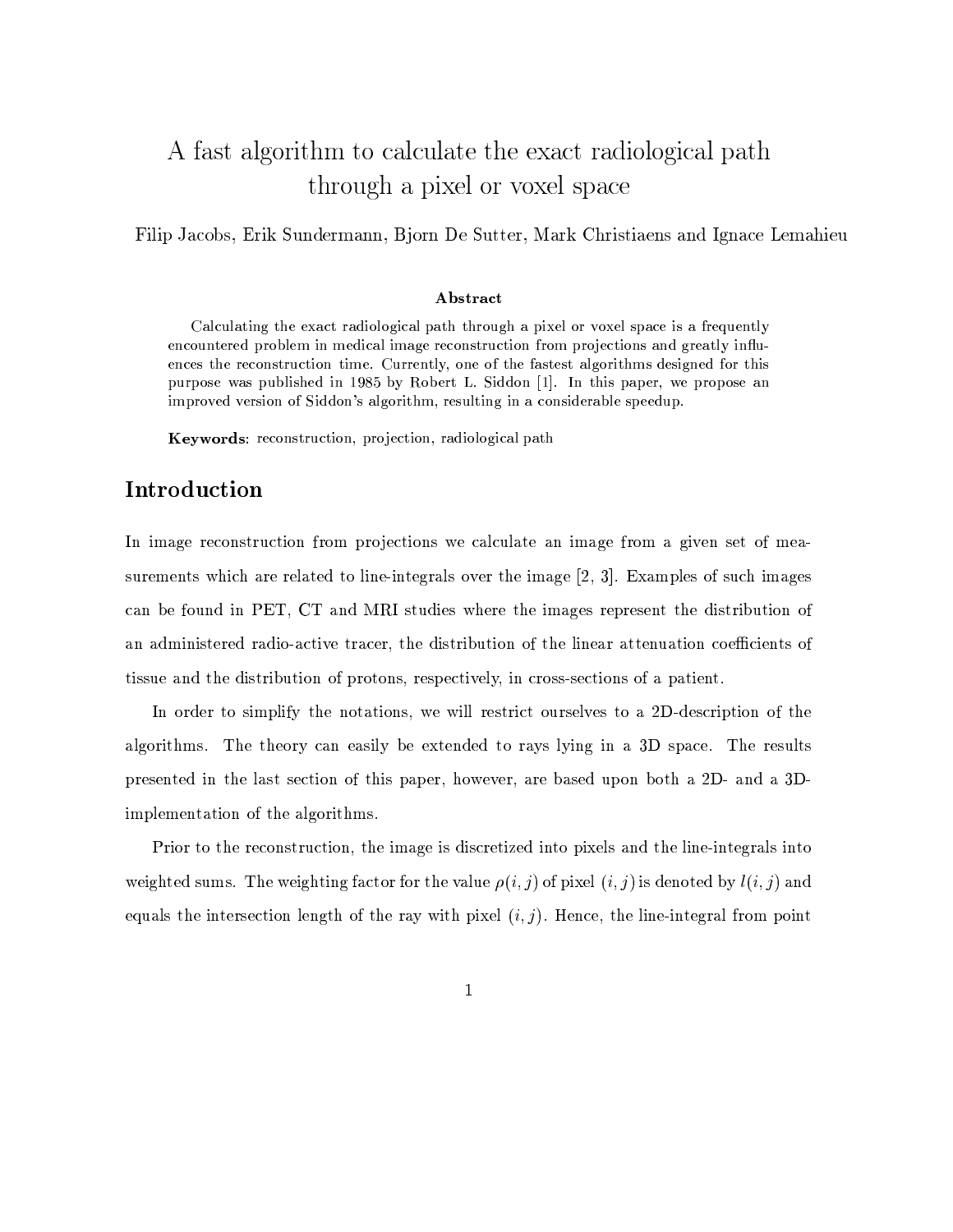$p(p_{1x}, p_{1y})$  to  $p(p_{2x}, p_{2y})$ , over the discretized image, can be approximated by the following weighted sum:

$$
d_{12} = \sum_{(i,j)} l(i,j)\rho(i,j).
$$
 (1)

Because of the huge amount of measurements given by a medical scanner and the large number of pixels, it is impossible to store all weighting factors  $l(i, j)$  in a file prior to the reconstruction. Therefore, they have to be calculated on the fly which greatly limits the reconstruction time. A fast algorithm to evaluate equation  $(1)$  is a necessity to obtain acceptable reconstruction times.

Currently, one of the fastest algorithms designed for this purpose was published in 1985 by Robert L. Siddon [1]. We improved his algorithm in a way that the time spent in the inner loop is reduced considerably, and the reconstruction time accordingly (also see  $[4]$ ). In the first section we introduce the used notations. In the following section, we review Siddon's algorithm for rays lying in a 2D plane and give the basic formulas needed to explain the improved algorithm in the subsequent section. In the final section, we compare the two algorithms for rays lying in a 2D plane as well as for rays lying in a 3D space by comparing the obtained reconstruction times for 3D (i.e. a stack of several 2D planes) and fully 3D (i.e. oblique raysums are also available) PET images.

## **Notations**

The pixel space is determined by the intersection of two sets of equally spaced parallel planes, perpendicular to an  $x$ - and an  $y$ -axis (see Figure 1). The  $x$ - and  $y$ -axis are perpendicular to each other. The two sets will be referred to as the  $x$ - and  $y$ -planes, respectively. The number of x-planes equals  $N_x$  and the distance between them is denoted by  $d_x$ . The x-planes are numbered from 0 to  $N_x - 1$ . Similar notations hold for the y-planes. Hence, the pixel values

 $\boldsymbol{2}$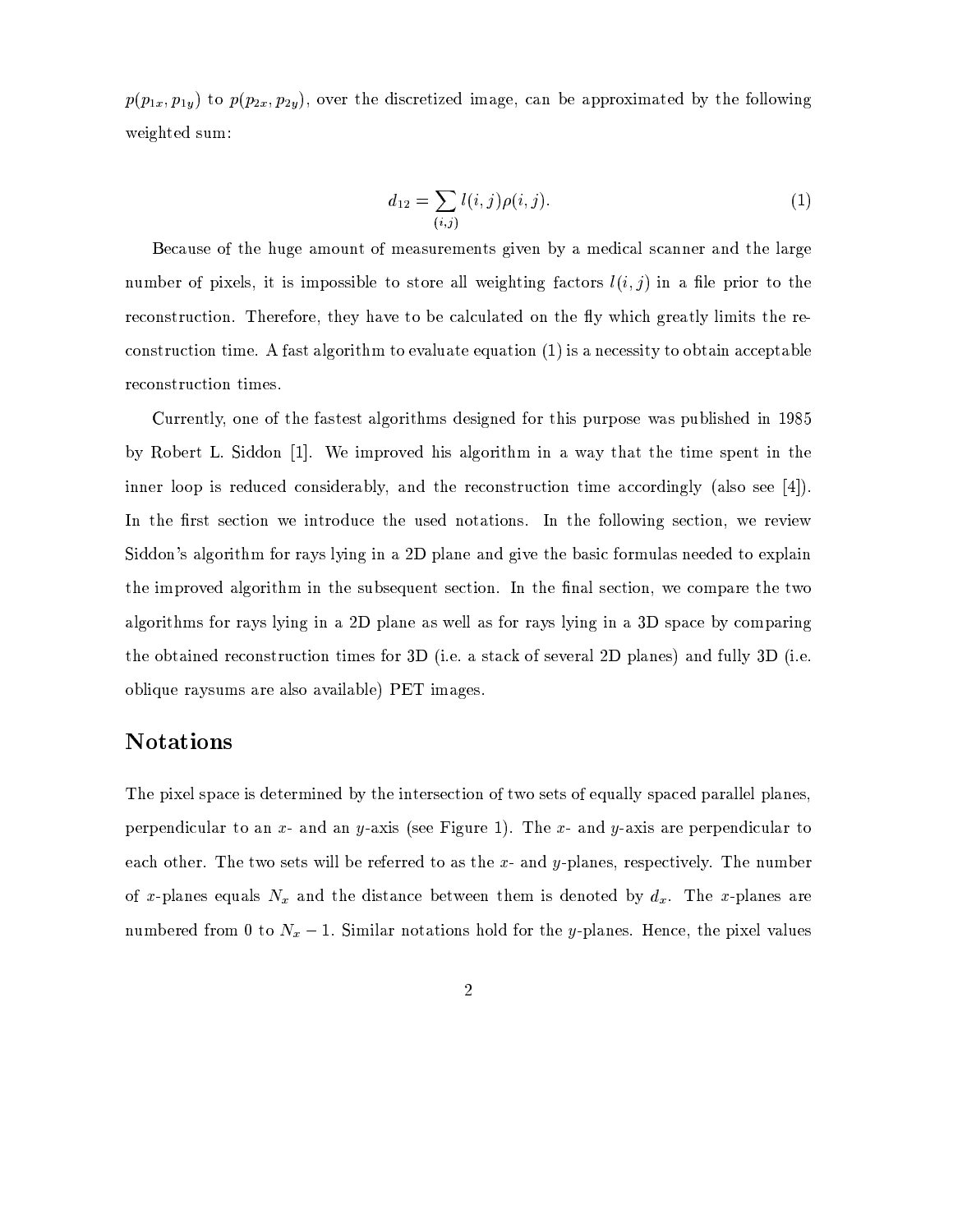$\rho(i, j)$  have indices running from  $(0, 0)$  to  $(N_x - 2, N_y - 2)$ . The lowest left corner of the pixel space, i.e. the intersection point of x-plane 0 and y-plane 0, has co-ordinates  $(b_x, b_y)$ . Each ray goes from a point denoted by  $\mathbf{p}_1 = p(p_{1x}, p_{1y})$  to another point denoted by  $\mathbf{p}_2 = p(p_{2x}, p_{2y})$ .

### Siddon's Algorithm

We could evaluate equation (1) by summing over all  $(i, j)$ . This would be very inefficient, as pointed out by Siddon, because most  $l(i, j)$  are zero. It is more efficient to follow the ray through the pixel space. Therefore, we use a parametrical representation of the ray,

$$
\mathbf{p}_{12} = \begin{cases} \mathbf{p}_x(\alpha) &= p_{1x} + \alpha (p_{2x} - p_{1x}) \\ \mathbf{p}_y(\alpha) &= p_{1y} + \alpha (p_{2y} - p_{1y}) \end{cases} \tag{2}
$$

with  $\alpha \in [0,1]$  for points between  $p_1$  and  $p_2$  and  $\alpha \notin [0,1]$  for all other points. In what follows, we will assume that the ray is generic, i.e. that  $p_{1x} \neq p_{2x}$  and  $p_{1y} \neq p_{2y}$ . Non-generic rays are trivial to handle and will not be discussed further. Following Siddon's algorithm, we first determine the entry point ( $\alpha = \alpha_{min}$ ) and exit point ( $\alpha = \alpha_{max}$ ) of the ray (see Figure 1). Equation (9) calculates the  $\alpha$  parameter corresponding to the intersection of the *i*-th x-plane and the line going through  $p(p_{1x}, p_{1y})$  and  $p(p_{2x}, p_{2y})$ , hence, these values are not restricted to the interval  $[0, 1]$ .

$$
\alpha_{min} = \max(\alpha_{xmin}, \alpha_{ymin}) \tag{3}
$$

$$
\alpha_{max} = \min(\alpha_{xmax}, \alpha_{ymax}) \tag{4}
$$

with

$$
\alpha_{xmin} = \min(\alpha_x(0), \alpha_x(N_x - 1)) \tag{5}
$$

$$
\alpha_{xmax} = \max(\alpha_x(0), \alpha_x(N_x - 1)) \tag{6}
$$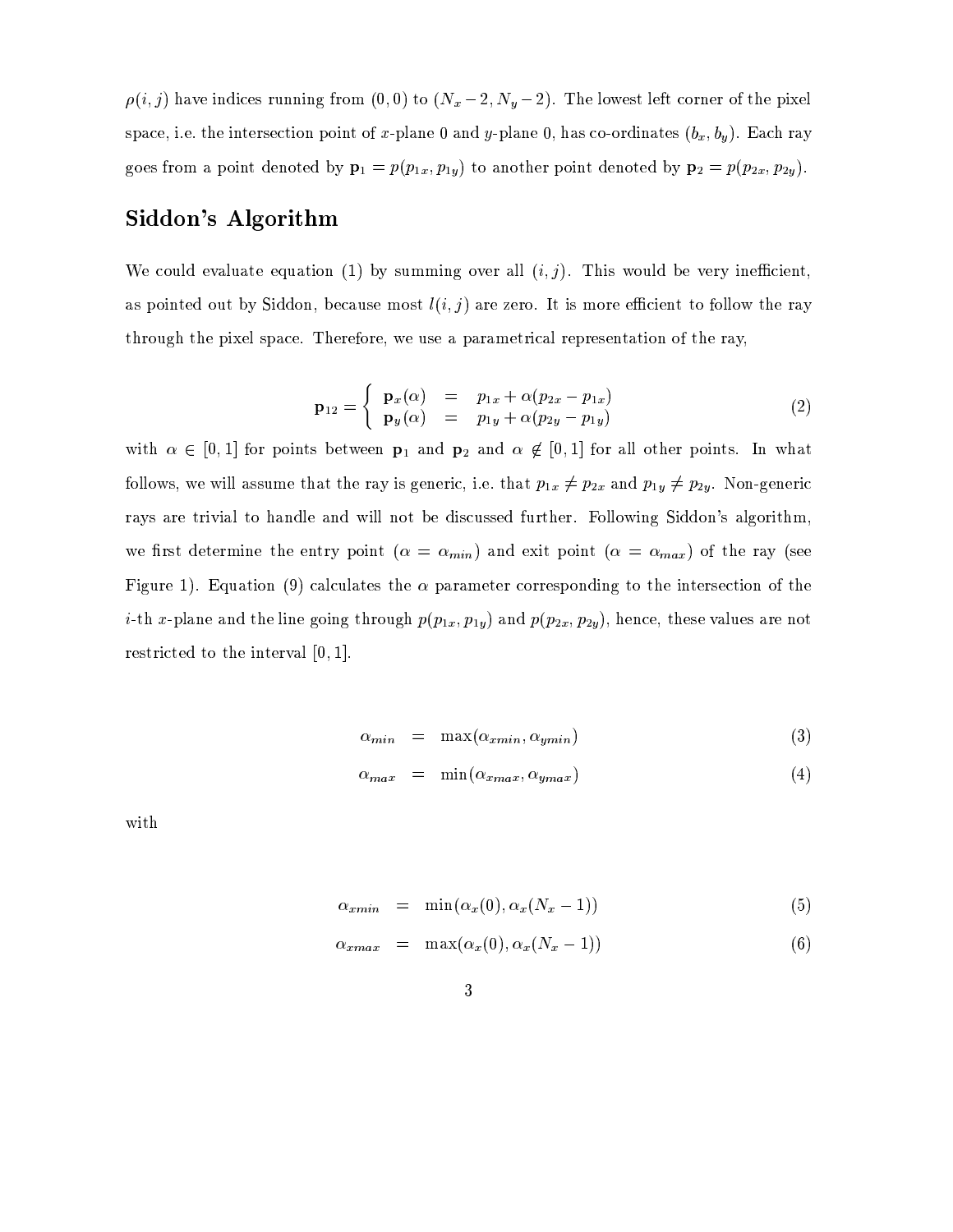$$
\alpha_{ymin} = \min(\alpha_y(0), \alpha_y(N_y - 1)) \tag{7}
$$

$$
\alpha_{ymax} = \max(\alpha_y(0), \alpha_y(N_y - 1)) \tag{8}
$$

and

$$
\alpha_x(i) = \frac{(b_x + id_x) - p_{1x}}{p_{2x} - p_{1x}} \tag{9}
$$

$$
\alpha_y(j) = \frac{(b_y + j d_y) - p_{1y}}{p_{2y} - p_{1y}} \tag{10}
$$

Given that the ray does intersect the pixel space, i.e.  $\alpha_{min} < \alpha_{max}$ , we calculate the number of the first intersected x-plane  $i_f$  after the ray entered the pixel space and the number of the last intersected x-plane  $i_l$  including the outer plane. We will use the variables  $i_{min} = min(i_f, i_l)$ and  $i_{max} = max(i_f, i_l)$  to simplify the following formulas. Similar definitions hold for  $j_{min}$ and  $j_{max}$  concerning the y-planes. Whenever  $p_{1x}$  <  $p_{2x}$  we calculate  $i_{min}$  and  $i_{max}$  with equations (11)-(14) and otherwise with equations (15)-(18). The definition of  $\varphi_x(\alpha)$  is given by equation (19). Similar formulas hold for  $j_{min}$  and  $j_{max}$ .

$$
\alpha_{min} = \alpha_{xmin} \rightarrow i_{min} = 1 \tag{11}
$$

$$
\alpha_{\min} \neq \alpha_{\min} \quad \to \quad i_{\min} = \lceil \varphi_x(\alpha_{\min}) \rceil \tag{12}
$$

$$
\alpha_{max} = \alpha_{xmax} \rightarrow i_{max} = N_x - 1 \tag{13}
$$

$$
\alpha_{max} \neq \alpha_{xmax} \rightarrow i_{max} = \lfloor \varphi_x(\alpha_{max}) \rfloor \tag{14}
$$

$$
\alpha_{min} = \alpha_{xmin} \rightarrow i_{max} = N_x - 2 \tag{15}
$$

$$
\alpha_{\min} \neq \alpha_{\min} \rightarrow i_{\max} = \lfloor \varphi_x(\alpha_{\min}) \rfloor \tag{16}
$$

$$
\alpha_{max} = \alpha_{xmax} \quad \to \quad i_{min} = 0 \tag{17}
$$

$$
\alpha_{max} \neq \alpha_{xmax} \rightarrow i_{min} = \lceil \varphi_x(\alpha_{max}) \rceil \tag{18}
$$

 $\overline{\mathbf{4}}$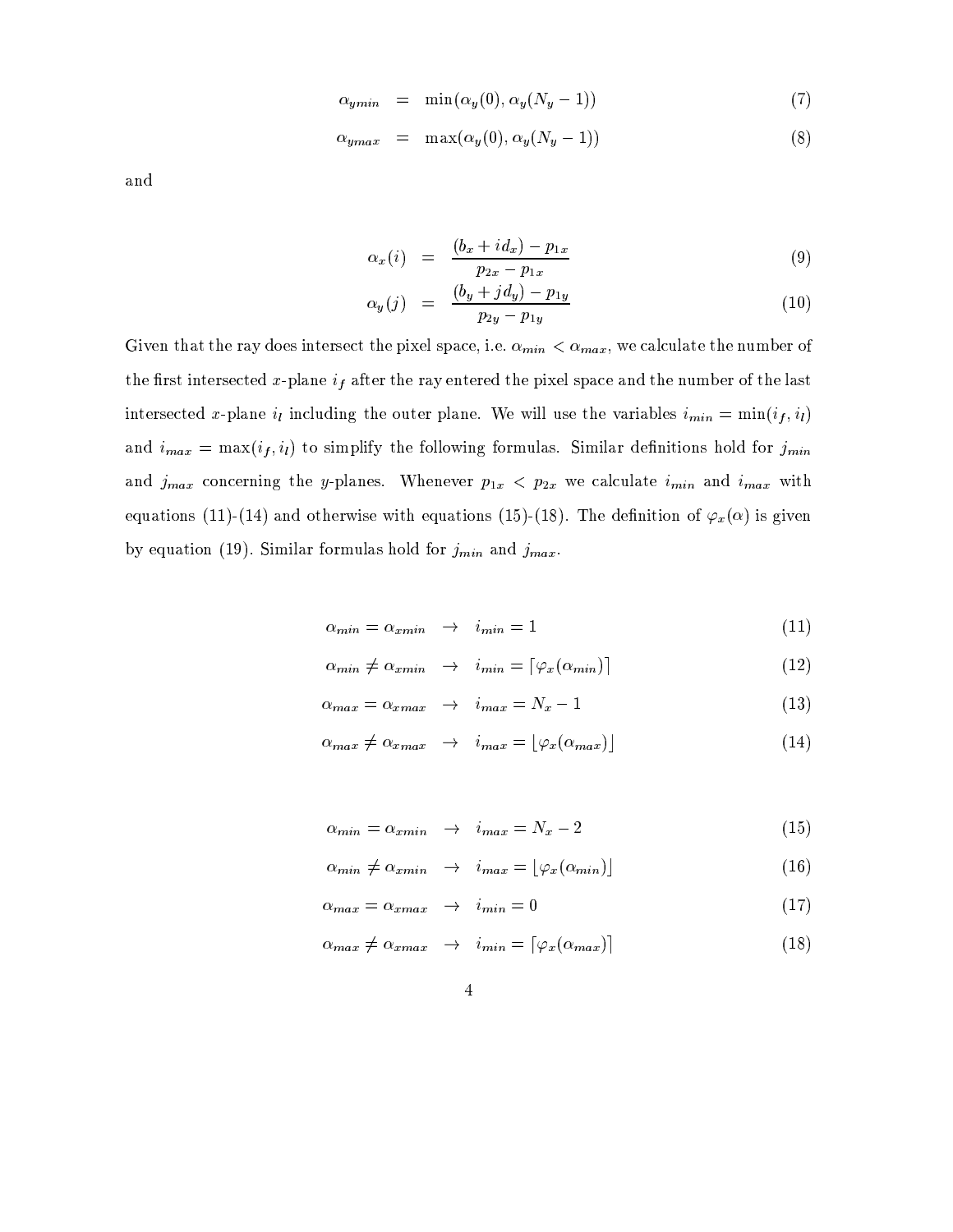$$
\varphi_x(\alpha) = \frac{p_x(\alpha) - b_x}{d_x} \tag{19}
$$

Further, we calculate two arrays  $\alpha_x$ [.] and  $\alpha_y$ [.] holding the parametric values of the intersection points of the ray with the  $x$ - resp.  $y$ -planes, after the ray entered the pixel space. If  $p_{1x}$  <  $p_{2x}$  the first array is given by equation (20) and otherwise by equation (21). Similar formulas are used to calculate the second array.

$$
\alpha_x[i_{min} \cdots i_{max}] = (\alpha_x(i_{min}), \alpha_x(i_{min}+1), \cdots, \alpha_x(i_{max}))
$$
\n(20)

$$
\alpha_x[i_{max} \cdots i_{min}] = (\alpha_x(i_{max}), \alpha_x(i_{max} - 1), \cdots, \alpha_x(i_{min}))
$$
\n(21)

Subsequently, we sort the elements of  $(\alpha_{min}, \alpha_x[.] , \alpha_y[.] )$  in ascending order and replace all values that occur twice by one copy of the value, resulting in the array  $\alpha_{xy}[0 \cdots N_v]$  holding the parametric values of all intersected points. The occurence of dual  $\alpha$ -values is due to the simultaneous intersection of an x-plane, a y-plane and the ray. Given the  $\alpha_{xy}$ [.] array, we calculate the co-ordinates  $(i_m, j_m)$  of the intersected pixels with equations (22)-(23) and their intersection lengths  $l(i_m, j_m)$  with equation (24) for all  $m \in [1 \cdots N_v]$ . The variable  $d_{conv}$ equals the Euclidean distance between the points  $\mathbf{p}_1$  and  $\mathbf{p}_2$ . The pixels  $(i, j)$  which do not correspond to a certain  $(i_m, j_m)$  are not intersected.

$$
i_m = \left[ \varphi_x \left( \frac{\alpha_{xy}[m] + \alpha_{xy}[m-1]}{2} \right) \right] \tag{22}
$$

$$
j_m = \left[ \varphi_y \left( \frac{\alpha_{xy}[m] + \alpha_{xy}[m-1]}{2} \right) \right] \tag{23}
$$

$$
l(i_m, j_m) = (\alpha_{xy}[m] - \alpha_{xy}[m-1])d_{conv}
$$
\n(24)

After implementing and profiling Siddon's algorithm, we found that its speed is greatly limited by the frequent use of equations  $(22)$  and  $(23)$  where floating point values are converted into

$$
\overline{5}
$$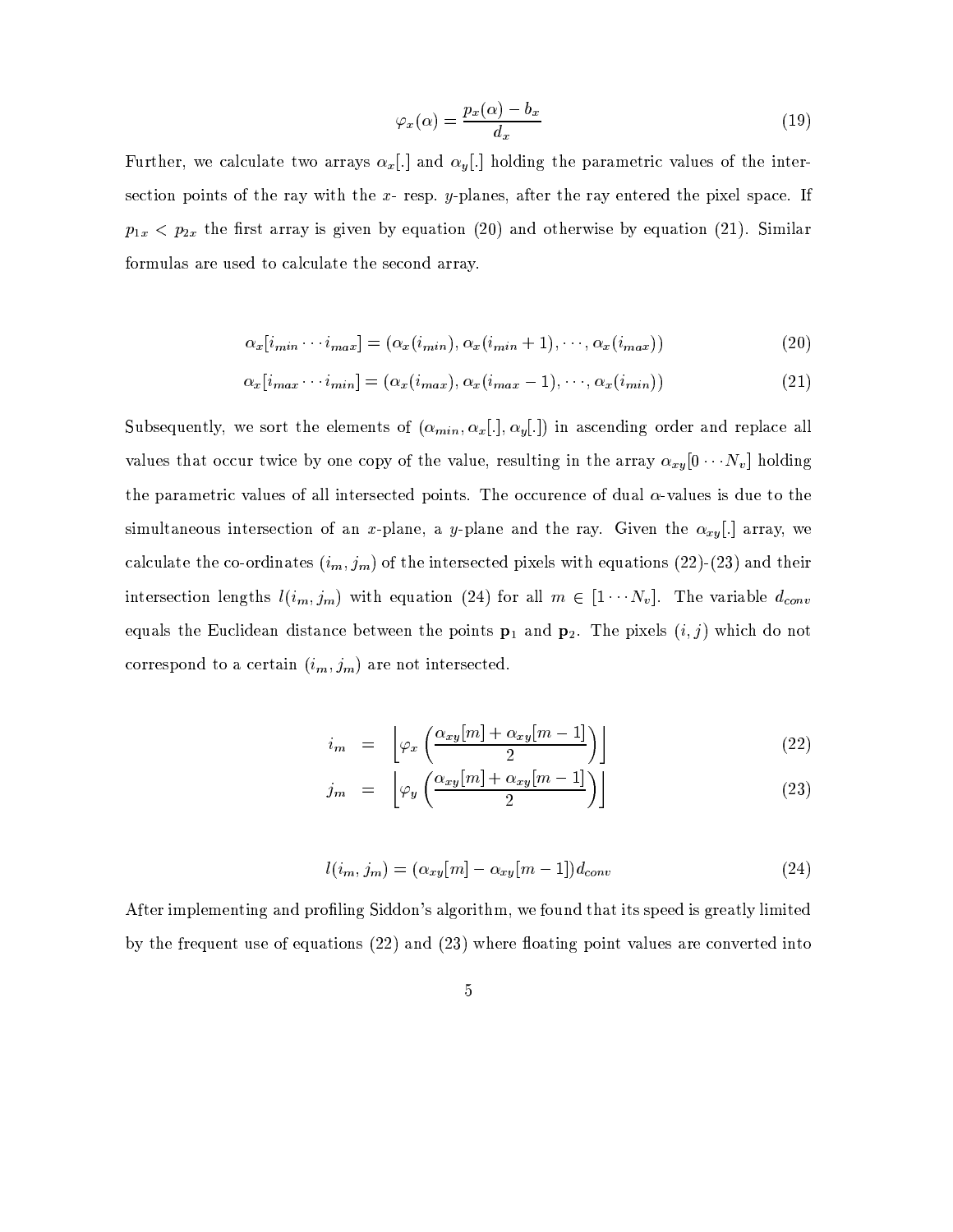integer values. In the following section we present an altered algorithm, based on Siddon's algorithm, which restricts the use of these equations to once for each ray.

## Improved algorithm

As pointed out in the above section, frequent use of equations (22) and (23) limits the speed of Siddon's algorithm. In this section we propose an improved algorithm which restricts the use of these equations to once for each ray. It also obviates the need to allocate memory for the different  $\alpha$ -arrays.

We follow Siddon's approach until the values of  $\alpha_{min}$  and  $\alpha_{max}$  are calculated. Starting from here, our approach differs from the one used by Siddon. Instead of calculating the arrays  $\alpha_x$ [.] and  $\alpha_y$ [.] we only calculate the values  $\alpha_x = \alpha_x[0]$  and  $\alpha_y = \alpha_y[0]$ , i.e. the parametric value of the first intersection point of the ray with the  $x$ -resp.  $y$ -planes, after the ray entered the pixel space.

We also calculate the values  $i_{min}$  and  $i_{max}$  given by equations (11)-(18) and  $j_{min}$  and  $j_{max}$  given by similar equations. These values are used to calculate the number of planes  $N_p$ crossed by the ray when it runs through the pixel space, after it entered the pixel space, i.e.

$$
N_p = (i_{max} - i_{min} + 1) + (j_{max} - j_{min} + 1)
$$
\n(25)

Note that  $N_p \geq N_v$  because the simultaneous crossing of an x-plane, a y-plane and the ray is subdivided into two separate events, i.e. the crossing of an  $x$ -plane and then the crossing of a y-plane, or vice versa. We only use equations (22) and (23) to calculate the indices  $(i, j)$ of the first intersected pixel, i.e.

$$
i = \left[ \varphi_x \left( \frac{\min(\alpha_x, \alpha_y) + \alpha_{min}}{2} \right) \right]
$$
 (26)

 $\boldsymbol{6}$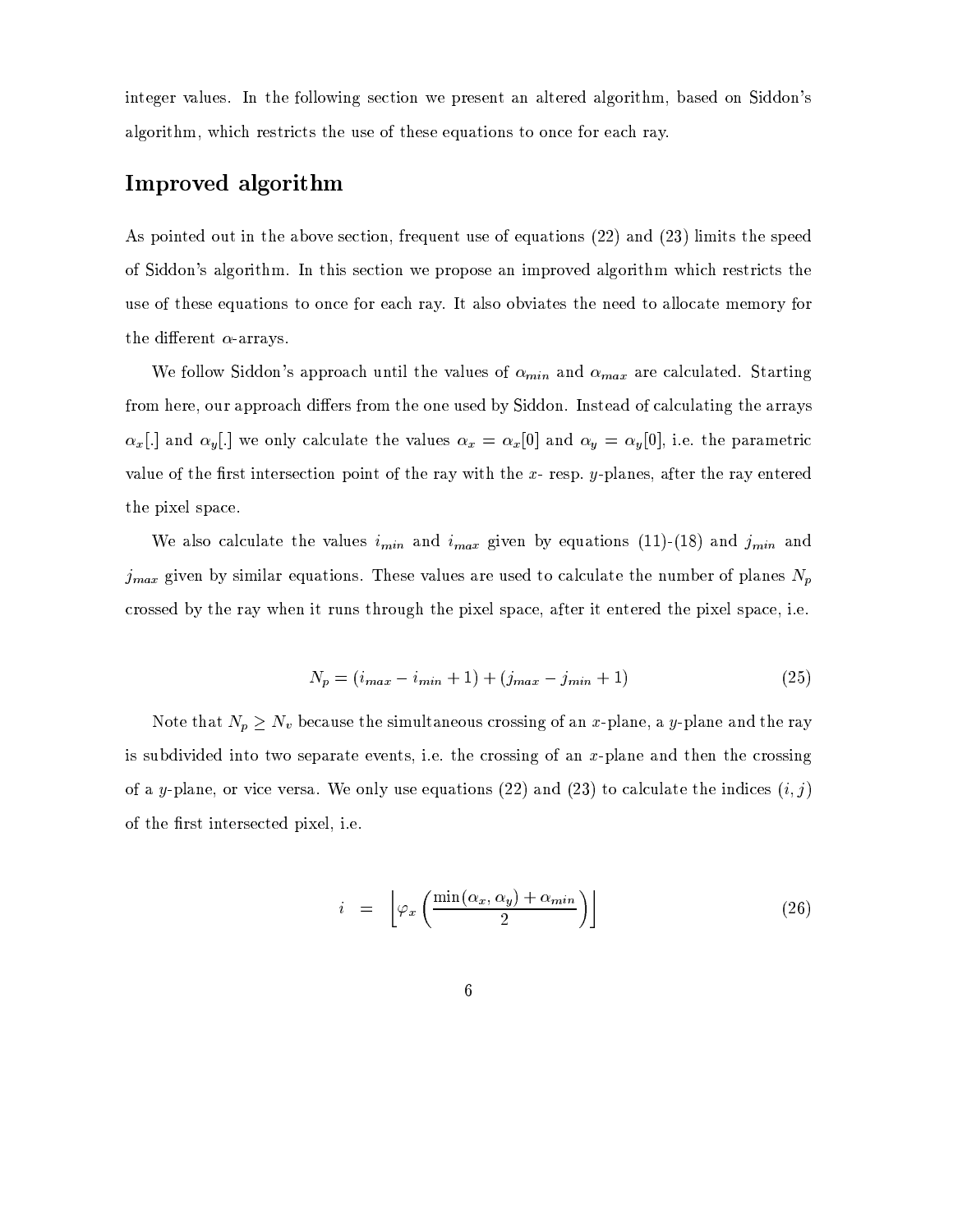$$
j = \left[ \varphi_y \left( \frac{\min(\alpha_x, \alpha_y) + \alpha_{min}}{2} \right) \right]
$$
 (27)

Following the ray through the pixel space, we have to update the values of  $\alpha_x$ ,  $\alpha_y$ , *i* and *j* according to whether we cross an x- or y-plane. Whenever  $\alpha_x < \alpha_y$  the next intersected plane is an x-plane and we increase  $\alpha_x$  and i with  $\alpha_{xu}$  resp.  $i_u$ , given by equations (28) and (29). Similar equations hold for updating  $\alpha_y$  and j when the ray crosses a y-plane, i.e.  $\alpha_y < \alpha_x$ . If  $\alpha_x \equiv \alpha_y$ , then we can use either case to update the variables.

$$
\alpha_{xu} = \frac{d_x}{|p_{2x} - p_{1x}|}\tag{28}
$$

$$
i_u = \begin{cases} 1 & \text{if } p_{1x} < p_{2x} \\ -1 & \text{else} \end{cases} \tag{29}
$$

Finally, after initialising  $d_{12}$  to 0 and  $\alpha_c$  to  $\alpha_{min}$ , we are able to calculate the radiological path by running  $N_v$  times through the following algorithm: if  $\alpha_x < \alpha_y$  then calculate  $l(i, j)$ with (30) and update  $d_{12}$ , i,  $\alpha_c$  and  $\alpha_x$  with equations (31)-(34), else calculate  $l(i, j)$  with (35) and update  $d_{12}$ , j,  $\alpha_c$  and  $\alpha_y$  with equations (36)-(39).

$$
l(i,j) = (\alpha_x - \alpha_c)d_{conv}
$$
\n(30)

$$
d_{12} = d_{12} + l(i, j)\rho(i, j) \tag{31}
$$

$$
i = i + i_u \tag{32}
$$

$$
\alpha_c = \alpha_x \tag{33}
$$

$$
\alpha_x = \alpha_x + \alpha_{xu} \tag{34}
$$

$$
l(i,j) = (\alpha_y - \alpha_c) d_{conv} \tag{35}
$$

$$
\overline{7}
$$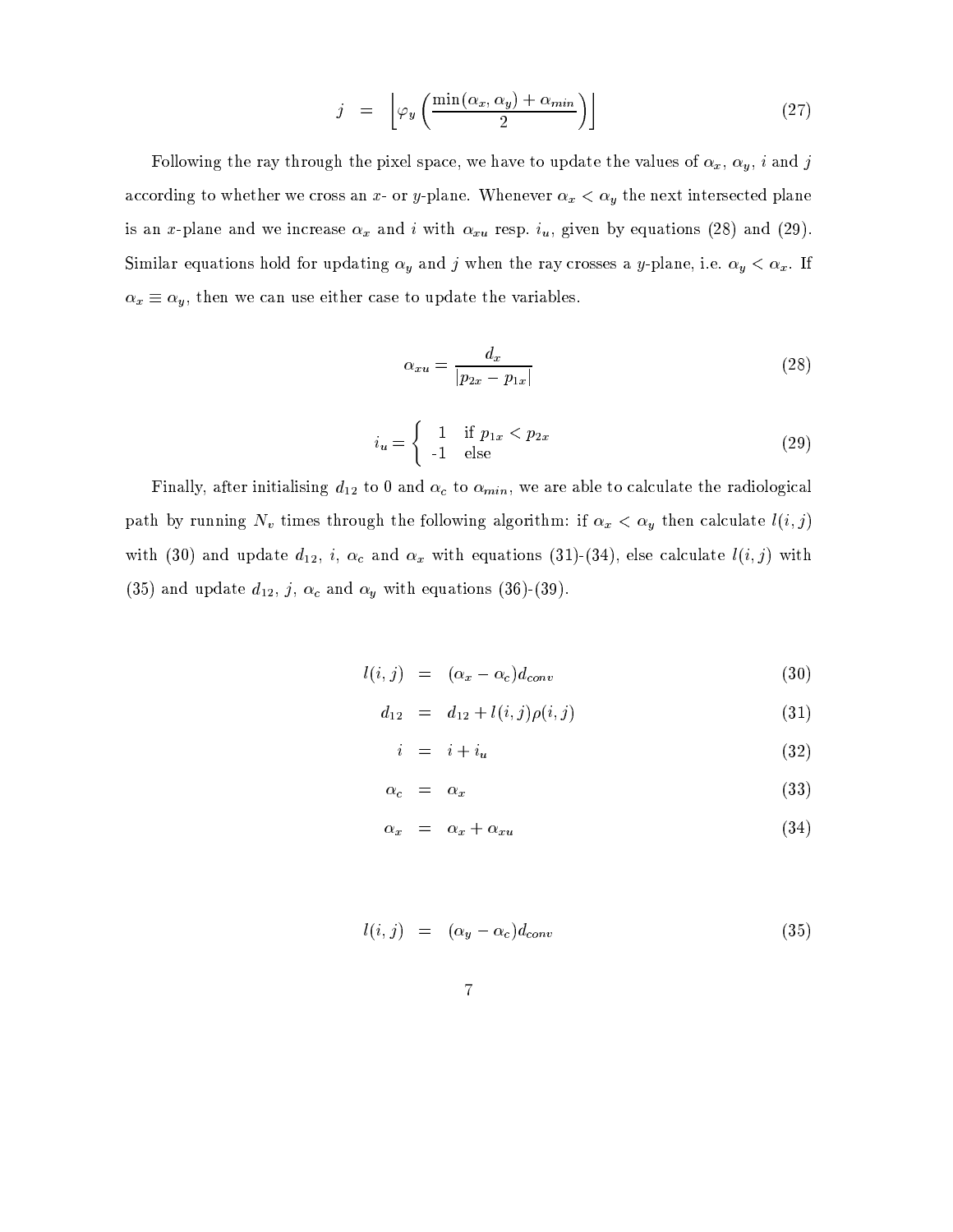$$
d_{12} = d_{12} + l(i, j)\rho(i, j) \tag{36}
$$

$$
j = j + j_u \tag{37}
$$

$$
\alpha_c = \alpha_y \tag{38}
$$

$$
\alpha_y = \alpha_y + \alpha_{yu} \tag{39}
$$

Besides the calculation of raysums, some algorithms also need the exact intersection lengths  $l(i, j)$  to calculate something else, e.g. the backprojection of an image. It is for these algorithms that we formulated  $(30-39)$ . Algorithms which do not need the explicit calculation of the intersection lengths should incorporate  $(30)$  and  $(35)$  into  $(31)$  resp.  $(36)$  without the multiplication with  $d_{conv}$ . The multiplication of  $d_{12}$  with  $d_{conv}$  can be done afterwards.

#### **Evaluation and Results**

In order to compare the two algorithms in realistic situations, we chose the reconstruction of 3D and fully 3D Positron Emission Tomography (PET) images with the Maximum Likelihood Expectation Maximization (MLEM) algorithm [5].

3D PET data consists of a set of sinograms. Each sinogram corresponds to a spatial plane through the patient. Each element of a sinogram corresponds to a raysum of a ray through the spatial plane and is determined by its angle with respect to the x-axis of a 2D Cartesian xy-co-ordinate system and its distance to the origin. Because each sinogram corresponds to a 2D image, 3D PET is actually a 2D problem. For the evaluation, we used a data set obtained with an ECAT 951 PET-scanner consisting of 31 sinograms of 256 angles and 192 distances each. The 31 reconstructed images have dimensions 192 by 192.

Fully 3D PET data consists of a set of data planes. Each data plane corresponds to a spatial plane through the origin of a 3D Cartesian xyz-co-ordinate system and is determined by its tilt with respect to the xy-plane and its angle with respect to the xz-plane. Each element of a data plane corresponds to a raysum of a ray perpendicular to the spatial plane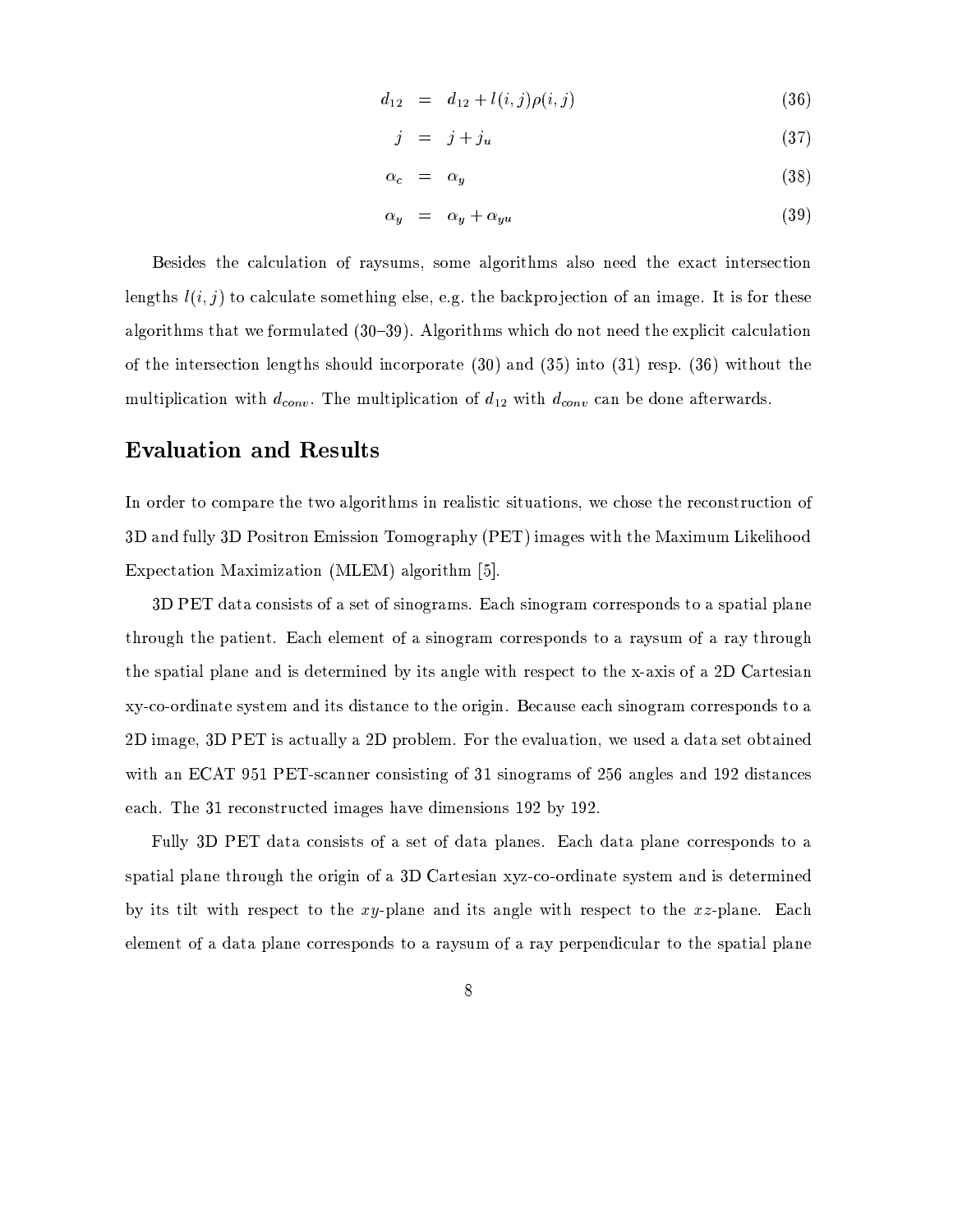and is determined by two Cartesian co-ordinates. Because raysums are available for rays with different tilts, fully 3D PET is a real 3D problem. For the evaluation we used a data set calculated by the software package evaluate  $[6, 7]$ . The data planes in the data set correspond to 15 tilts and 96 angles and have dimensions of 90 by 128. The reconstructed image has dimensions 64 by 128 by 128.

The MLEM algorithms have been implemented in C on a Sun Ultra 2 Creator with 2 Ultra-SPARC processors. In Table 1 we compare the reconstruction times for 5 iterations for the 3D PET case and 1 iteration for the fully 3D PET case. We observe that speedups between 3 and 5 are obtained. The speedup for fully 3D PET is smaller than the one for 3D PET because only a smaller fraction of the total reconstruction time is used to calculate the radiological paths, i.e. 37% instead of 57%.

We found that the improvement of Siddon's algorithm resulted in a speedup of 7.5 for the calculation of radiological paths and in a speedup of 5.0 for the total reconstruction time in the case of 3D. The time used to calculate the raysums was reduced from 89% to 57% which emphasises the importance of reducing the time spent on calculating the raysums and/or the intersection lengths.

#### Acknowledgment

The authors would like to thank "Het Vlaams Instituut voor de Bevordering van het Wetenschappelijk-*Technologisch onderzoek in de industrie*" (IWT, Brussels, Belgium) and the "Fund for Scien*tific Research - Flanders*" for financially supporting their work (NFWO, Brussels, Belgium).

#### References

- [1] R. L. Siddon, "Fast calculation of the exact radiological path for a three-dimensional CT array," Medical Physics, vol. 12, pp. 252-255, March 1985.
- [2] Y. Censor, "Finite series-expansion reconstruction methods," *Proceedings of the IEEE*, vol. 71, pp. 409-419, March 1983.
	- $\overline{9}$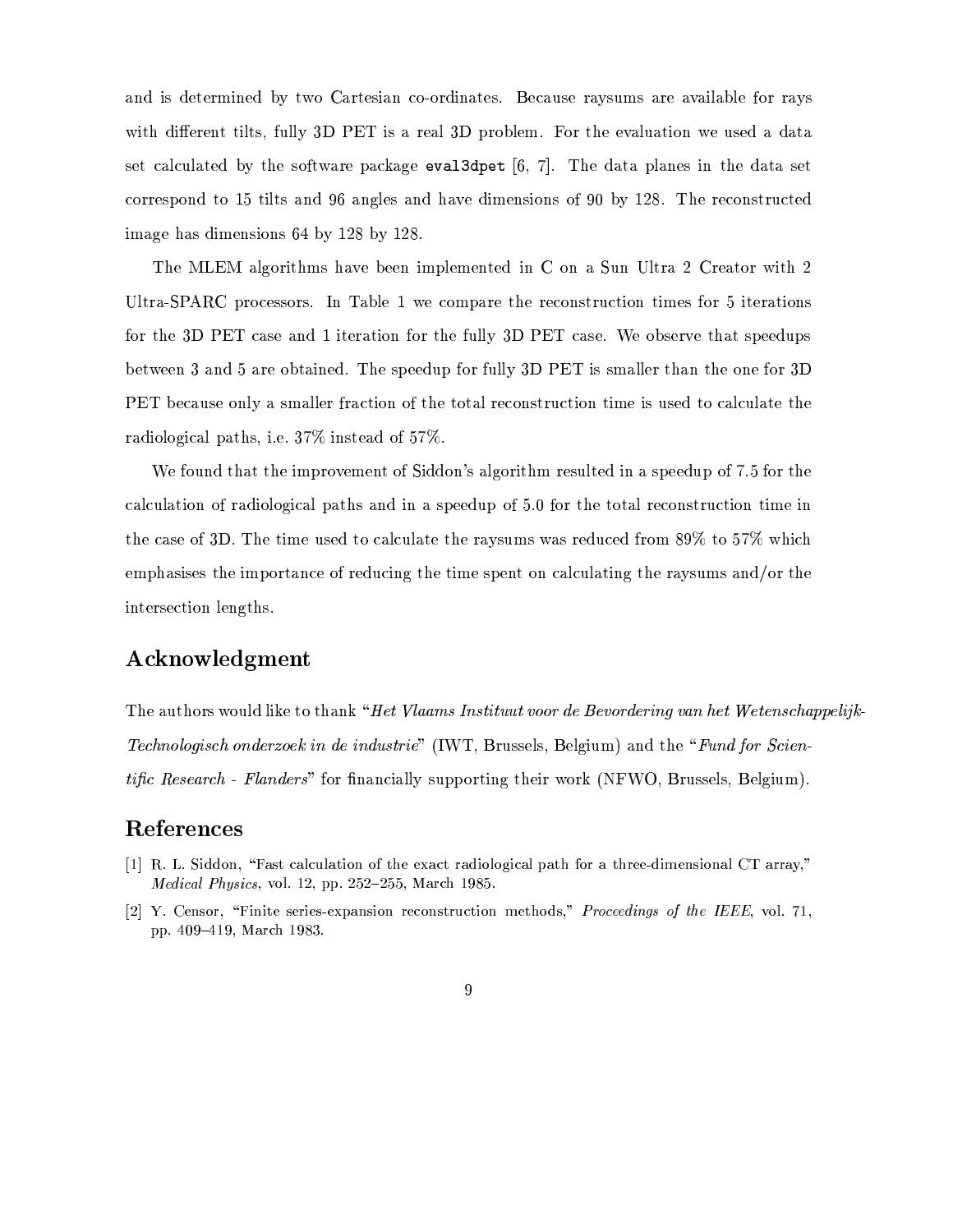- [3] R. M. Lewitt, "Reconstruction algorithms: Transform methods," Proceedings of the IEEE, vol. 71, pp. 390-408, March 1983.
- [4] M. Christiaens, B. De Sutter, K. De Bosschere, J. Van Campenhout, and I. Lemahieu, "A fast, cache-aware algorithm for the calculation of radiological paths exploiting subword parallelism," Journal of Systems Architecture, Special Issue on Parallel Image Processing, 1998. (to appear).
- [5] L. A. Shepp and Y. Vardi, "Maximum likelihood reconstruction for emission tomography," IEEE Transactions on Medical Imaging, vol. 1, pp. 113-122, October 1982.
- [6] S. S. Furuie, G. T. Herman, T. K. Narayan, P. E. Kinahan, J. S. Karp, R. M. Lewitt, and S. Matej, "A methodology for testing for statistically significant differences between fully 3D PET reconstruction algorithms," Phys. Med. Biol., vol. 39, pp. 341-354, 1994.
- [7] S. Matej, G. T. Herman, T. K. Narayan, S. S. Furuie, R. M. Lewitt, and P. E. Kinahan, "Evaluation of task-oriented performance of several fully 3D PET reconstruction algorithms," Phys. Med. Biol., vol. 39, pp. 355-367, 1994.

 $10$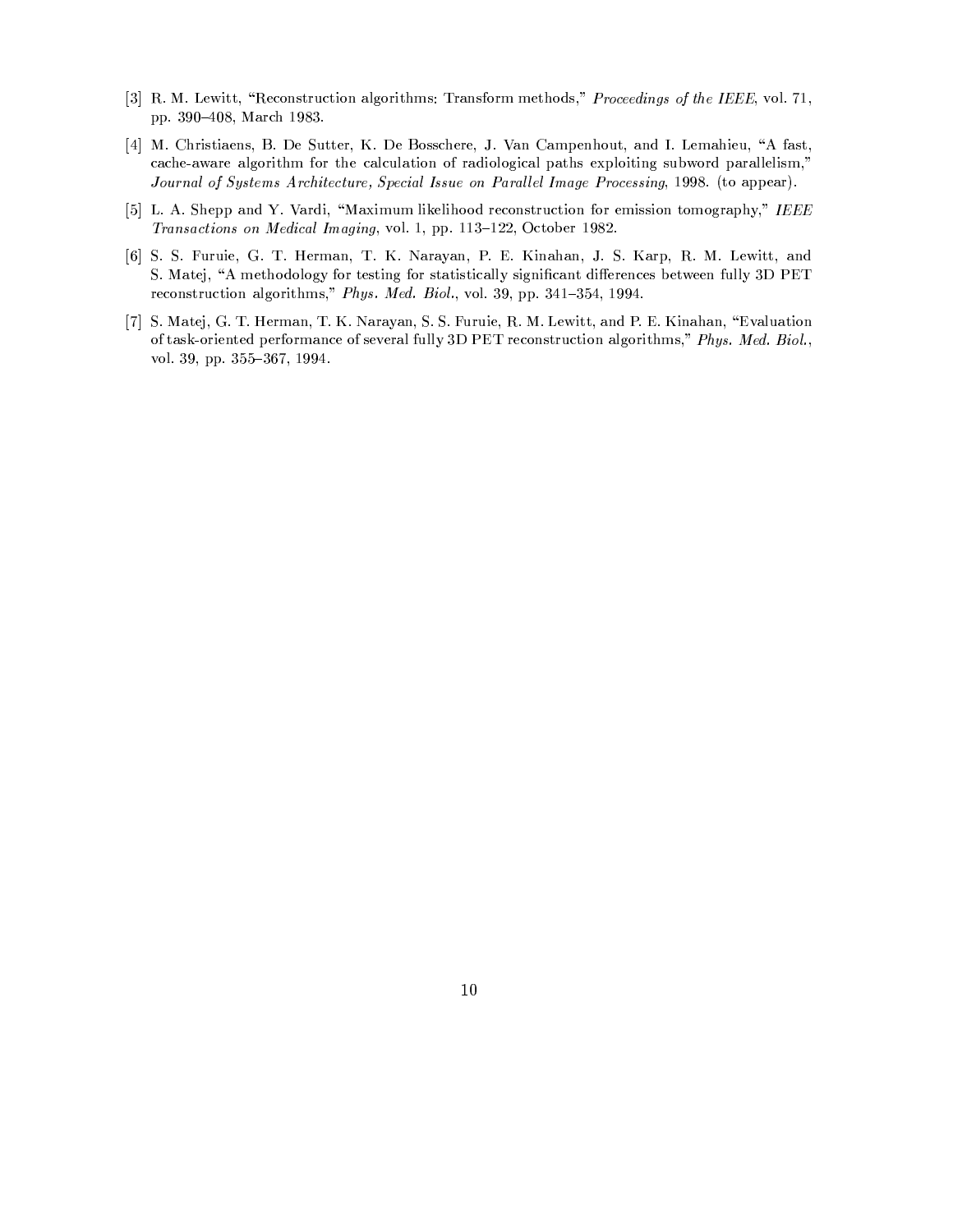# Figure 1



Figure 1: A schematic overview of the used notations. The pixel values are denoted by  $\rho(i, j)$ and a point in the 2D plane is referred to as  $p(x, y)$ . The  $\alpha$ -variable holds the relative distance of a point on the line through  $p(p_{1x}, p_{1y})$  and  $p(p_{2x}, p_{2y})$  and the point  $p(p_{1x}, p_{1y})$ . The  $\alpha$ variable equals 1 for the point  $p(p_{2x}, p_{2y})$  and any value between 0 and 1 for points between  $p(p_{1x}, p_{1y})$  and  $p(p_{2x}, p_{2y})$ . The other variables hold real distances.

#### 11